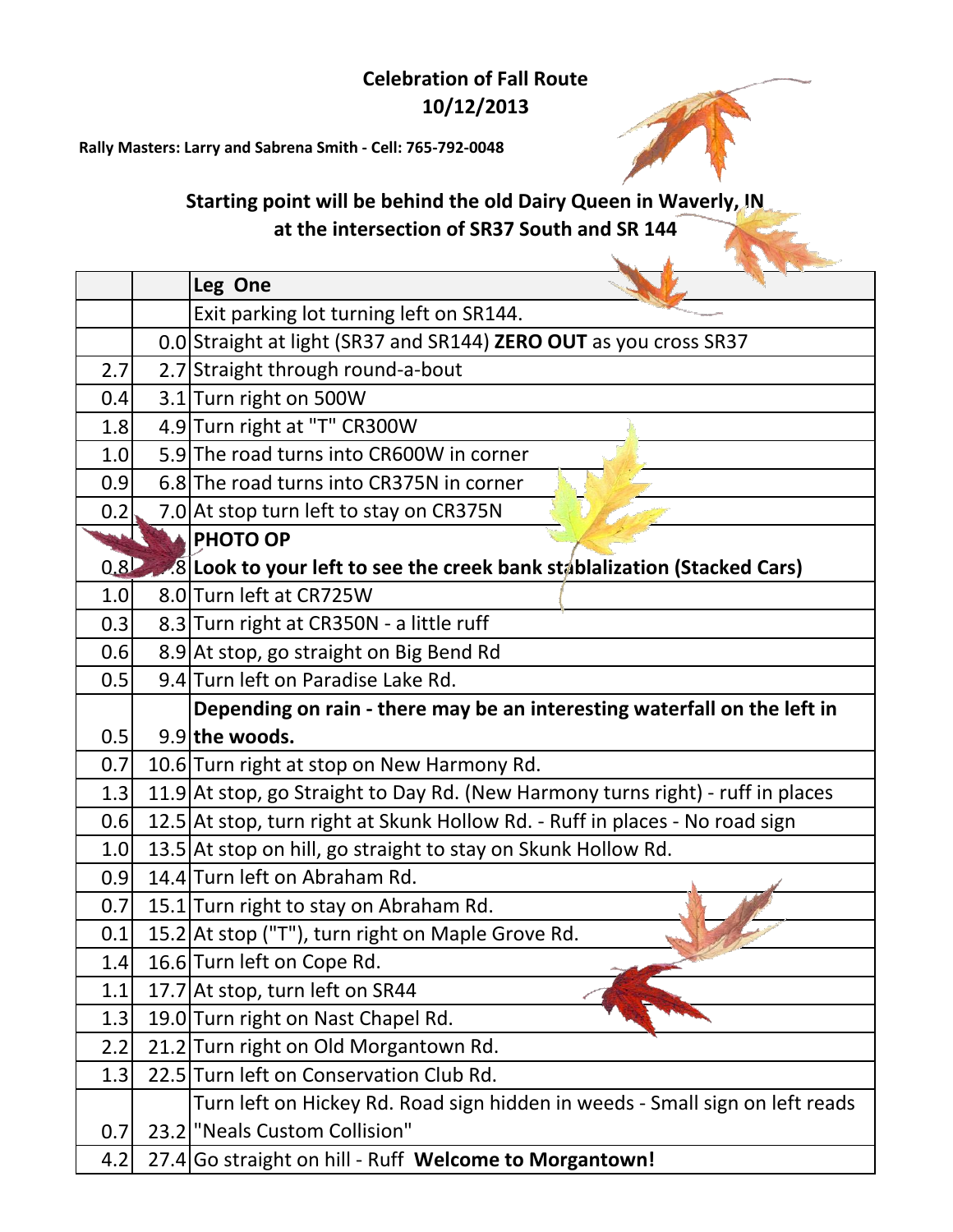|     | Restrooms available at gas station across the road (Town Mart) or you can    |
|-----|------------------------------------------------------------------------------|
|     | turn left on SR252 and go down to the the Dollar General on the right.       |
|     | Return to the intersection of SR 252 and SR 135. Zero out as you exit the    |
|     | intersection going south on SR135.                                           |
|     | $27.4$ End of leg 1                                                          |
|     |                                                                              |
|     | Leg Two                                                                      |
|     |                                                                              |
|     | 0.0 ZERO OUT heading south on SR135 from the intersection of SR135 & SR252   |
| 0.1 | $0.1$ Go straight in the curve to S. Marion Street                           |
| 0.1 | 0.2 Turn right onto Pike St. which will eventully turn into Lick Creek Rd.   |
| 3.2 | 3.4 Turn left on Three Story Rd.                                             |
| 1.9 | 5.3 Turn right on Oak Ridge Rd. Road gets a little ruff in places.           |
| 3.4 | 8.7 At stop, turn right on Helmsburg School Rd.                              |
| 0.7 | 9.4 At stop, turn right on SR45                                              |
| 0.3 | 9.7 Turn left on Helmsburg Rd. GENERAL STORE                                 |
| 1.1 | 10.8 Go straight in curve to Lanam Ridge Rd. Ruff in places                  |
| 0.8 | 11.6 Veer right to stay on Lanam Ridge Rd.                                   |
| 3.4 | 15.0 Turn left on SR45 - Enjoy the curves on this section!                   |
|     | Turn left on Mt. Gilead Rd. (Approx. 1/10 mile out of Unionville - watch for |
| 4.9 | 19.9 yellow "T" sign)                                                        |
| 5.3 | 25.2 Turn right on SR45                                                      |
| 1.7 | 26.9 In New Unionville, veer left in curve onto Bethal LN                    |
|     | Turn right on Bolthouse Rd. (turn is in dip of road - watch for new Taupe    |
| 0.8 | 27.7 colored barn on right)                                                  |
|     | Turn left on Old Meyers Rd. Watch for people near the road during the first  |
| 0.2 | 27.9 part of road.                                                           |
| 2.3 | 30.2 At stop, turn right on Old SR37                                         |
| 2.0 | 32.2 Turn left on Sample Rd.                                                 |
| 1.3 | 33.5 At stop, turn left on SR37                                              |
| 0.3 | 33.8 BP Gas Station on left - Restrooms and/or Gas Available                 |
|     | 33.8 End of leg 2                                                            |
|     |                                                                              |
|     | Leg Three                                                                    |
|     | 0.0 Turn left on SR37 - ZERO OUT as you turn to head south                   |
| 2.4 | 2.4 Turn right on Bottom Rd. Shortly after underpass. Turn right at "T"      |
|     | Turn left on W Maple Grove Rd. - No sign - Waste Water Treatment Plant -     |
| 1.1 | 3.5 Somewhat bumpy                                                           |
| 1.2 | 4.7 At stop, go straight to stay on W Maple Grove Rd.                        |